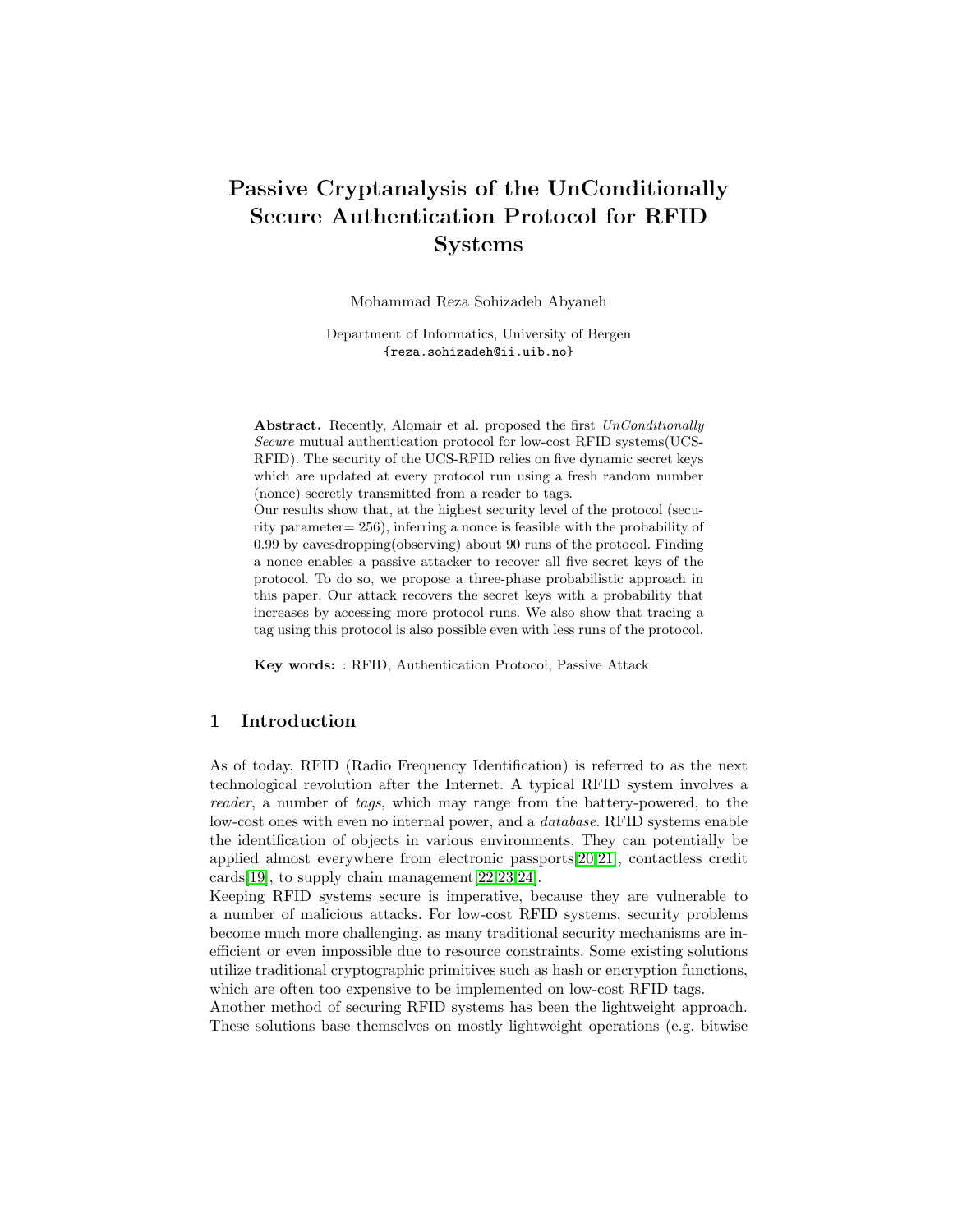or simple arithmetic operations) instead of more expensive cryptographic prim-itives. The HB-family(HB<sup>+</sup>,HB<sup>++</sup>, HB<sup>\*</sup>,etc.) [\[1,](#page-10-0)[2](#page-10-1)[,3](#page-10-2)[,4](#page-10-3)[,5,](#page-10-4)[7,](#page-11-6)[6](#page-11-7)[,8\]](#page-11-8) and the MAPfamily(LMAP,EMAP,M2AP,etc)[\[9,](#page-11-9)[10,](#page-11-10)[11\]](#page-11-11) authentication protocols, are some examples of this kind. However, proposed lightweight protocols so far have been targeted to various successful attacks and therefore, the search for a concrete lightweight solution for authentication in low-cost RFID tags still continues.

Recently, Alomair et al. embarked on the notion of UnConditionally Secure mutual authentication protocol for RFID systems (UCS-RFID)[\[17\]](#page-11-12). UCS-RFID's security relies mainly on the freshness of five secret keys rather than the hardness of solving mathematical problems. Freshness in the keys is guaranteed with a key updating phase at every protocol run by means of a fresh random number (nonce). This nonce is generated at the reader side due to low-cost tags constraints, and delivered to the tag secretly. This allows the tags to benefit from the functionalities of random numbers without the hardware to generate them. Our Contribution. In this paper, we present a three-phase probabilistic passive attack against the UCS-RFID protocol to recover all the secret keys in the protocol. Our attack is mainly based on a weakness observed in the protocol(section [3\)](#page-3-0). To put in a nutshell, the weakness implies that the more outputs we have from consecutive runs of the protocol, the more knowledge we will obtain on the nonces in these protocol runs. In other words, having more number of protocol run outputs observed, we are able to determine some of the nonces (victim nonces) with higher probability. It should be noted that this weakness has also been tackled by the authors in [\[17\]](#page-11-12). Nevertheless we will show that the security margin they expected from the protocol has been overestimated. Finding the victim nonce in the protocol paves the way toward adopting an attacking scenario to achieve all of the five secret keys in the system.

Outline. The remainder of this paper is organized as follows. In section [2,](#page-1-0) we briefly describe the UCS-RFID protocol. In section [3](#page-3-0) the weakness of the protocol is investigated thoroughly. Section [4](#page-5-0) and [5](#page-9-0) describes our attacking scenario to recover the keys, and trace the tag in the protocol. Finally, section [6](#page-10-5) concludes the paper.

# <span id="page-1-0"></span>2 Description of the UCS-RFID Protocol

The UCS-RFID authentication protocol consists of two phases: the mutual authentication phase and the key updating phase. The former phase mutually authenticates an RFID reader and a tag. In the latter phase both the reader and the tag update their dynamic secret keys for next protocol runs.

In this protocol, first the security parameter,  $N$ , is specified and a  $2N$ -bit prime integer,  $p$ , is chosen. Then, each tag  $T$  is loaded with an  $N$ -bit long identifier,  $A^{(0)}$ , and five secret keys,  $k_a^{(0)}, k_b^{(0)}, k_c^{(0)}, k_d^{(0)}$  and  $k_u^{(0)}$  chosen independently and uniformly from  $\mathbb{Z}_{2^N}, \mathbb{Z}_p, \mathbb{Z}_p\backslash\{0\}, \mathbb{Z}_{2^N}$  and  $\mathbb{Z}_p\backslash\{0\}$  respectively.

# Notation

- N: security parameter.

- p: a prime number in  $\mathbb{Z}_{2^N}$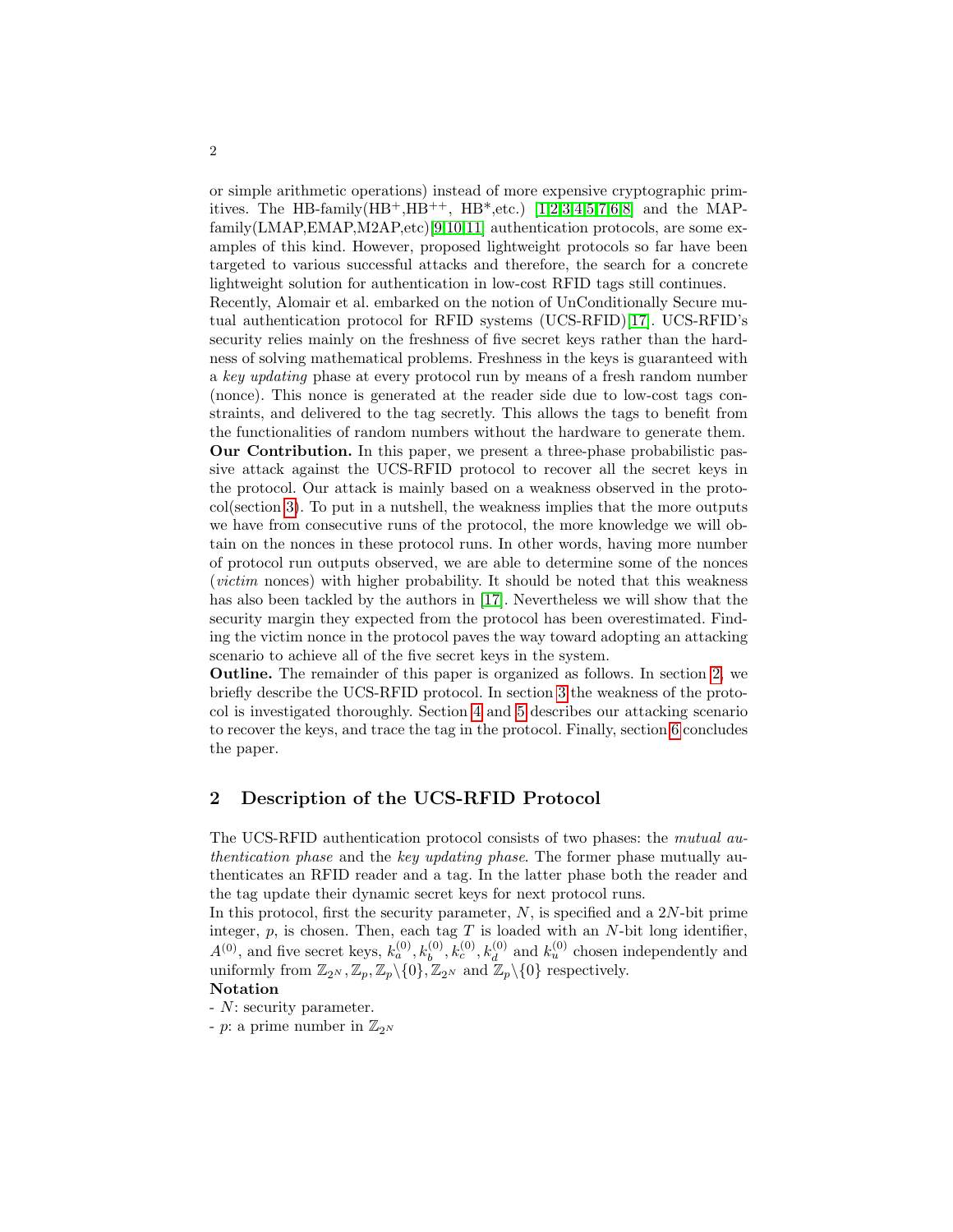-  $A^x, B^x, C^x, D^x$ : observable outputs of  $x^{th}$  protocol run -  $n = n_l || n_r$ : random number in  $\mathbb{Z}_{2^N}$  $- n_l, n_r$ : left and right *half-nonces* 

# 2.1 Mutual Authentication Phase

Figure [1](#page-2-0) shows one instance run of the mutual authentication phase in the UCS-RFID protocol. The reader starts the interrogation with a "Hello" message which

| Specifications                                                                                         |
|--------------------------------------------------------------------------------------------------------|
| - Public parameters: $p, N$ .                                                                          |
| - Secret parameters(shared between R and T): $k_a^{(0)}, k_a^{(0)}, k_c^{(0)}, k_a^{(0)}, k_u^{(0)}$ . |
| Mutual Authentication Phase                                                                            |
| $ (1) R \Rightarrow T : Hello$                                                                         |
| $(2) T \Rightarrow R : A^{(i)}$                                                                        |
| (3) $R \Rightarrow T : B^{(i)}$ , $C^{(i)}$                                                            |
| $(4) T \Rightarrow R : D^{(i)}$                                                                        |

<span id="page-2-0"></span>Fig. 1.  $i^{th}$  run of the mutual authentication phase in the UCS-RFID protocol

is responded by tag's dynamic identifier  $A^{(i)}$ . The reader then looks up in the database for a set of five keys $(k_a, k_b, k_c, k_d, k_u)$  which corresponds to  $A^{(i)}$ . If this search is successful, it means that the tag is authentic. Having the tag authenticated, the reader generates a 2N-bit random nonce  $n^{(i)}$  uniformly drawn from  $\mathbb{Z}_p^*$ , calculates messages  $B^{(i)}$ ,  $C^{(i)}$  by  $(2),(3)$  $(2),(3)$  $(2),(3)$  and sends them to the tag.

$$
A^{(i)} \equiv n_l^{(i-1)} + k_a^{(i)} \mod 2^N \tag{1}
$$

<span id="page-2-1"></span>
$$
B^{(i)} \equiv n^{(i)} + k_b^{(i)} \mod p \tag{2}
$$

<span id="page-2-2"></span>
$$
C^{(i)} \equiv n^{(i)} \times k_c^{(i)} \mod p \tag{3}
$$

The tag first checks the integrity of the received messages by [\(4\)](#page-2-3):

<span id="page-2-3"></span>
$$
(B^{(i)} - k_b^{(i)}) \times k_c^{(i)} \equiv C^{(i)} \mod p \tag{4}
$$

This check implies the authenticity of the reader as well. Then, the tag extracts the nonce  $n^{(i)}$  by [\(5.](#page-2-4))

<span id="page-2-4"></span>
$$
n^{(i)} \equiv (B^{(i)} - k_b^{(i)}) \mod p \tag{5}
$$

To conclude the mutual authentication phase, the tag transmits  $D^{(i)}$  as a receipt of obtaining  $n^{(i)}$ .

$$
D^{(i)} = n_l^{(i)} \oplus k_d^{(i)} \tag{6}
$$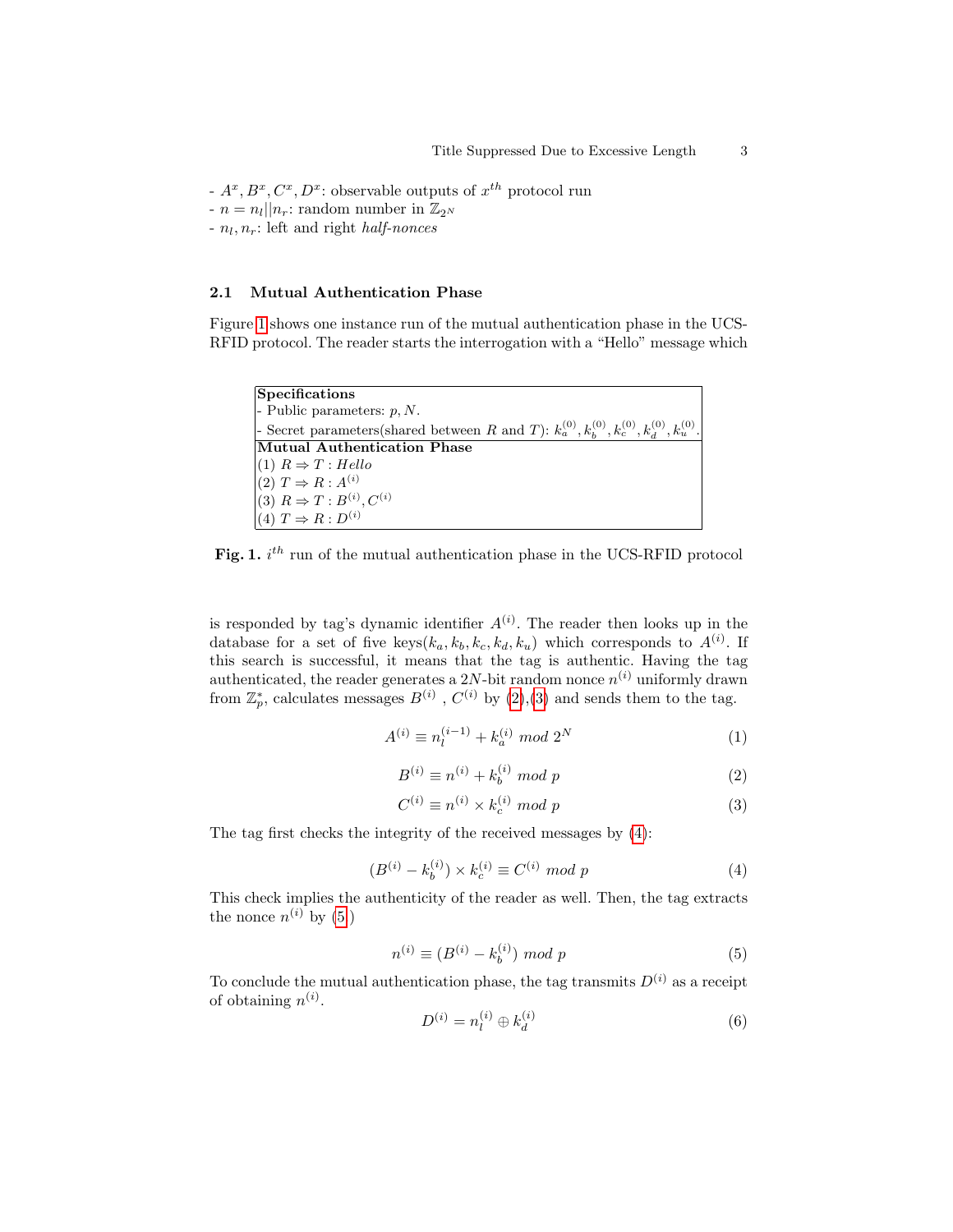## 2.2 Key Updating Phase

After a successful mutual authentication, both the reader and the tag update their keys and dynamic identifier  $(A^{(i)})$  for the next protocol run.

$$
k_a^{(i+1)} = n_r^{(i)} \oplus k_a^{(i)} \tag{7}
$$

<span id="page-3-1"></span>
$$
k_b^{(i+1)} \equiv k_u^{(i)} + (n^{(i)} \oplus k_b^{(i)}) \mod p \tag{8}
$$

$$
k_c^{(i+1)} \equiv k_u^{(i)} \times (n^{(i)} \oplus k_c^{(i)}) \mod p \tag{9}
$$

$$
k_d^{(i+1)} = n_r^{(i)} \oplus k_d^{(i)} \tag{10}
$$

$$
k_u^{(i+1)} \equiv k_u^{(i)} \times n^{(i)} \mod p \tag{11}
$$

$$
A^{(i+1)} \equiv n_l^{(i)} + k_a^{(i+1)} \mod 2^N \tag{12}
$$

It should be noted that the dynamic values have been proved to preserve their properties of independency and uniformity after updating[\[17\]](#page-11-12).

# <span id="page-3-0"></span>3 Observation

In this section, we shed more light on a weakness in the UCS-RFID protocol which becomes the origin of our proposed attack presented in the subsequent section.

By xoring  $(7)$  and  $(10)$ , we have:

<span id="page-3-2"></span>
$$
k_a^{i+1} \oplus k_d^{i+1} = k_a^i \oplus k_d^i \tag{13}
$$

Equation [\(13\)](#page-3-2) shows that the difference between  $k_a$  and  $k_d$  remains the same for two consecutive runs of the protocol. This statement can also be generalized for every  $r$  arbitrary run of the protocol the as following:

<span id="page-3-3"></span>
$$
k_a^{r+1} \oplus k_d^{r+1} = k_a^r \oplus k_d^r = \dots = k_a^0 \oplus k_d^0 = L \tag{14}
$$

By using  $(14)$ , for outputs A and D in m consecutive runs of the protocol, we have:

$$
A^{(i)} \equiv n_l^{(i-1)} + k_a^{(i)} \mod 2^N \tag{15}
$$

<span id="page-3-4"></span>
$$
D^{(i)} = n_l^{(i)} \oplus (k_a^{(i)} \oplus L) \tag{16}
$$

$$
A^{(i+1)} \equiv n_l^{(i)} + (k_a^{(i)} \oplus n_r^{(i)}) \mod 2^N
$$
 (17)

$$
D^{(i+1)} = n_l^{(i+1)} \oplus (k_a^{(i)} \oplus L \oplus n_r^{(i)}) \tag{18}
$$

$$
\vdots
$$
\n
$$
A^{(i+m-1)} \equiv n_i^{(i+m-2)} + (k_a^{(i)} \bigoplus_{j=i}^{i+m-2} n_r^{(j)}) \mod 2^N
$$
\n(19)

$$
D^{(i+m-1)} = n_l^{(i+m-1)} \oplus (k_a^{(i)} \oplus L \bigoplus_{j=i}^{i+m-2} n_r^{(j)})
$$
 (20)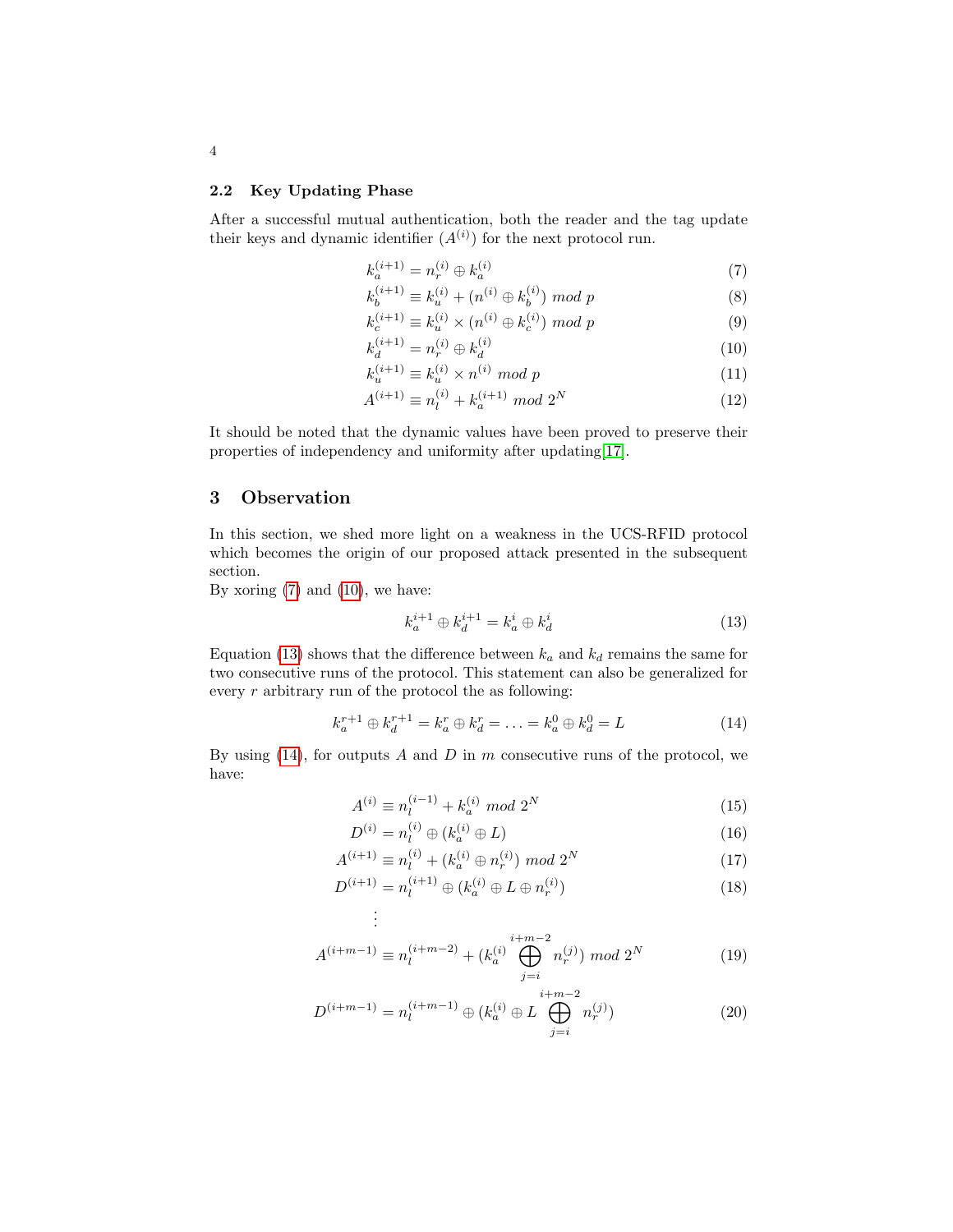It is apparent that we have a set of  $2m$  equations with  $2m + 2$  variables. These variables can be divided into two groups:

1. 2*m* half-nonces:  $n_l^{(i-1)}$  $\binom{i-1}{l}, \ldots, n_l^{(i+m-1)}$  $\binom{i+m-1}{l}, n_r^{(i)}, \ldots, n_r^{(i+m-2)}$ 2. L and  $k_a^{(i)}$ .

So, if we fix the value of variables L and  $k_a^{(i)}$ , we end up with  $2m$  equations and  $2m$  half-nonce variables. This implies that the  $2m$  half-nonces can not be chosen independently and fulfil the above equations simultaneously. In other words, if we observe the outputs of  $m$  consecutive runs of the protocol, it is only necessary to search over all possible sequences of  $k_a^{(i)}$  and L, which is  $2^{2N}$ , and then it will be possible to find all  $2m$  half-nonces uniquely. As we will see, this weakness is the result of introduction of a tighter bound for the half-nonces while we keep observing more runs of the protocol.

By the randomness nature of the generated half-nonces, the total number of possible sequences for them( $2^{2N}$ ) is uniformly distributed over them. This implies show sequences for them(2 ) is unnormly distributed over them. This implies that each of the 2m half-nonces is expected to have a bound of  $\sqrt[2^n]{2^{2N}}$  possible values (comparing to its previous bound which was  $N$ ). Therefore, for  $m$  consecutive protocol runs, the total number of possible values distributed over the secutive protocol runs, the total is<br>2*m* half-nonces is  $2m \sqrt[2m]{2^{2N}}$  [\[17\]](#page-11-12).

2*m* nan-nonces is 2*m*  $\sqrt{2^{2N}}$  [17].<br>Now, if we exclude the value which half-nonces has taken already( $2m^{2m}/2^{2N}$  –  $2m$ , we can calculate the probability that at least one half-nonce does not receive another possible value (remains constant). To do so, we utilize the well-known problem in probability theory(i.e. Given r balls thrown uniformly at random at b bins, the probability that at least one bin remains empty which is calculated by  $(21))$  $(21))$ [\[18\]](#page-11-13):

<span id="page-4-0"></span>
$$
\Pr(\text{at least one bin remains empty}) = 1 - \frac{\binom{r-1}{b-1}}{\binom{b+r-1}{b-1}} \tag{21}
$$

Now, it only requires to substitute  $b = 2m$  and  $r = 2m$ .  $\sqrt[2m]{2^{2N}} - 2m$  in [\(21\)](#page-4-0) and then we will have [\(22\)](#page-4-1). The result is plotted in Figure [2.](#page-5-1)

<span id="page-4-1"></span>
$$
P_h = \Pr(\text{at least one half-nonce remains constant}) = 1 - \frac{\binom{2m \cdot \frac{2m}{\sqrt{2^{2N}} - 2m - 1}}{2m - 1}}{\binom{2m \cdot \frac{2m}{\sqrt{2^{2N}} - 1}}{2m - 1}}
$$
(22)

Figure [2](#page-5-1) shows the probability of inferring at least one half-nonce in terms of the number of consecutive runs of the protocol required to be observed to do so. For example, if we observe 35 runs of the protocol runs with  $N=256$ , we will be able to determine at least one of the 70 transmitted half-nonces with the probability of more than 0.99.

We will use the term "*victim* half-nonce" for inferred half-nonce and notation  $m_h$  instead of m for the number of consecutive runs of the protocol required to infer one half-nonce hereafter.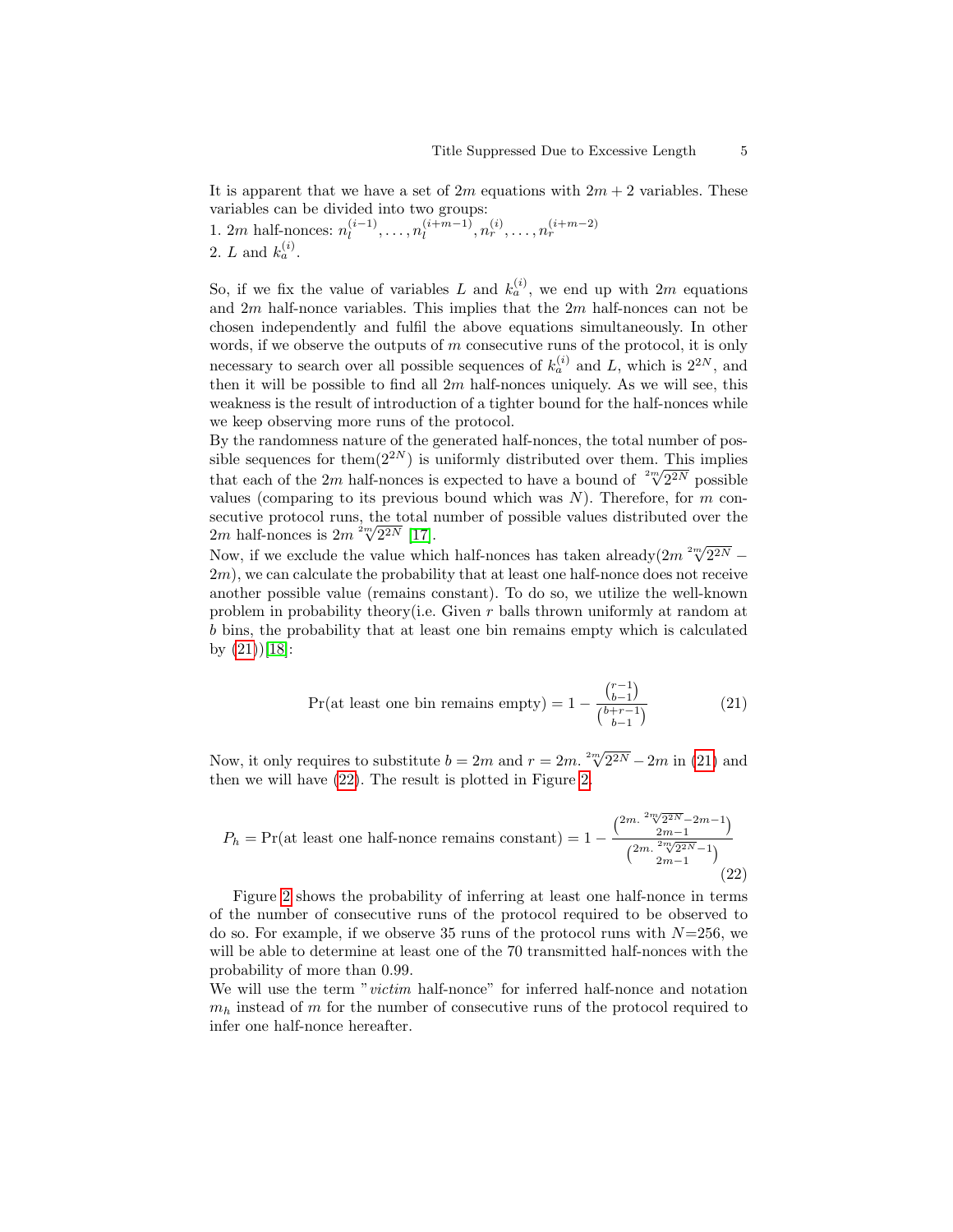

<span id="page-5-1"></span>Fig. 2. The number of consecutive protocol runs an adversary must observe $(m)$ in order to infer at least one half-nonce for  $N = 128, 256$ 

# <span id="page-5-0"></span>4 Our Attack Scenario

In the previous section, we presented a probabilistic approach to find the number of consecutive runs of the protocol to infer one half-nonce. But in our attack, we need to have a complete nonce(left and right corresponding half-nonces) to recover all secret keys. To achieve this goal, we propose an attacking scenario which consists of the three following phases:

- 1. Finding the total number of necessary consecutive runs of the protocol to find a complete victim nonce  $(m_t)$ .
- 2. Finding the victim nonce.
- 3. Recovering the secret keys.

#### 4.1 Phase I: Finding  $m_t$

In section [3,](#page-3-0) we proposed a probabilistic way to calculate the number of consecutive runs that must be observed by an adversary to infer a half-nonce $(m_h)$ . It is obvious that if we keep observing more runs of the protocol(i.e. more than  $m_h$ ), after each extra observation, another half-nonce can be inferred. This is simply possible by eliminating the two equations which contain the first victim half-nonce and adding two newly observed equations to the set of equations [\(15-](#page-3-4) [20\)](#page-3-4) and then, we again have  $2m_h$  equations and  $2m_h + 2$  variables which yield another half-nonce inference.

If we intend to find a complete nonce, we must continue observing the runs of the protocol until we infer two corresponding victim half-nonces to form a complete nonce. To do so, we should first calculate the probability that the inferred half-nonce at  $(m_e + m_h)^{th}$  run matches one of the previously victim half-nonces.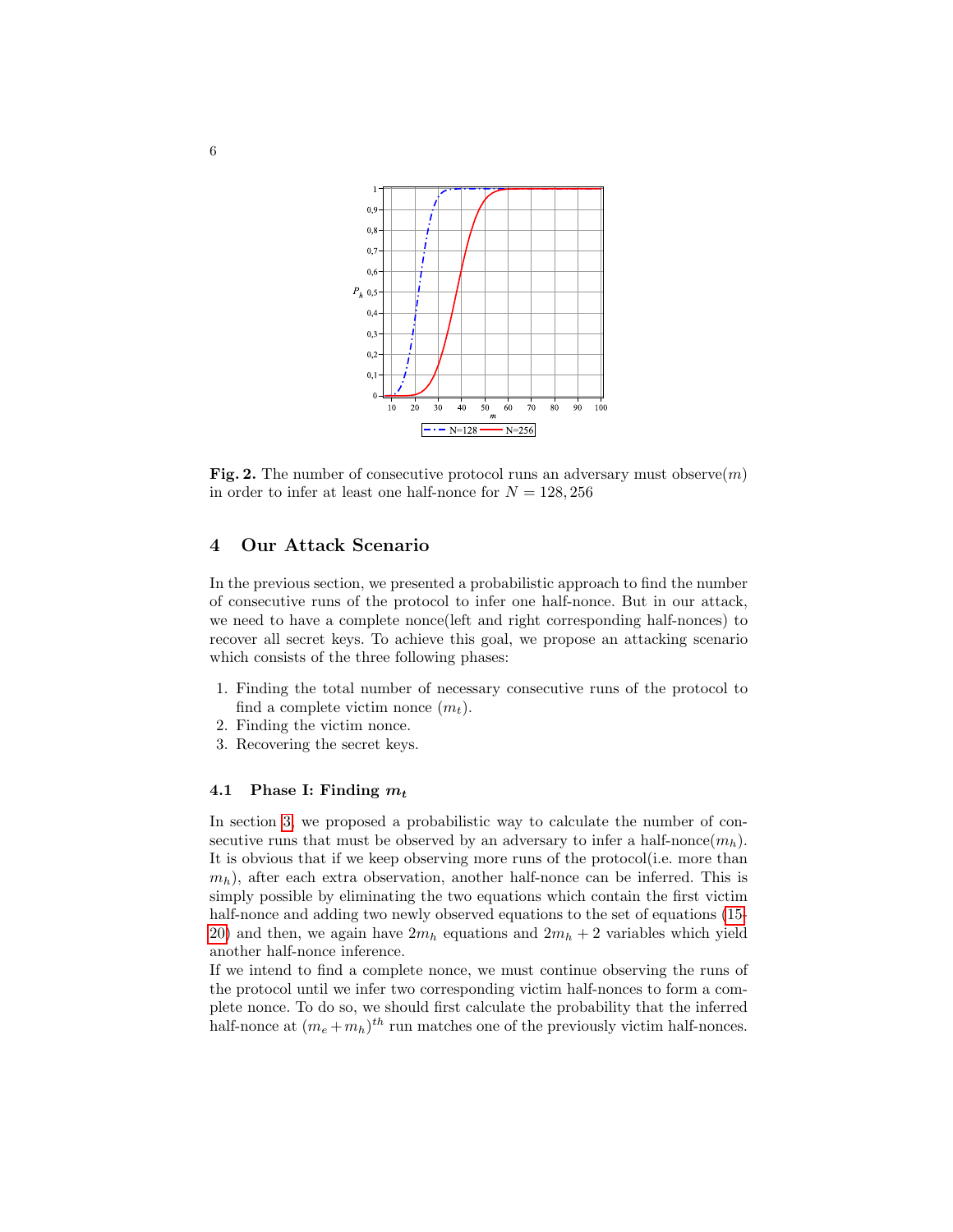As we know, after  $m_h$  runs of the protocol, we accomplish to find one victim half-nonce, after  $m_e$  extra runs of the protocol, we have  $\beta = 2m_h + 2m_e$  equations and  $\beta$  half-nonces which  $m_e + 1$  of them can be inferred. The probability that none of these  $m_e + 1$  half-nonces match is:

$$
\Pr(\text{Having no pair after } m_h + m_e \text{ runs}) = \frac{(\beta - 1)}{\beta} \times \frac{(\beta - 2)}{\beta} \times \dots \times \frac{(\beta - m_e)}{\beta}
$$

$$
= \frac{\prod_{i=1}^{m_e} (\beta - i)}{\beta^{(m_e)}} \tag{23}
$$

Consequently, the probability of having at least one pair after observing  $m_e$  runs is simply calculated by [\(24\)](#page-6-0).

<span id="page-6-0"></span>
$$
P_e = \Pr(\text{Having at least one pair of matching half-nonces after } m_h + m_e \text{ runs})
$$
  
= 
$$
1 - \frac{\prod_{i=1}^{m_e} (\beta - i)}{\beta^{(m_e)}}
$$
 (24)

By using [\(22\)](#page-4-1) and [\(24\)](#page-6-0) the total number of protocol runs to have at least one complete victim nonce  $(m_t = m_h + m_e)$  can be calculated by [\(25\)](#page-6-1) and is plotted in Figure [3.](#page-7-0)

<span id="page-6-1"></span>
$$
P_t = \Pr(\text{Having at least one complete nonce after } m_t \text{ runs})
$$
  
=  $(P_e|m_h = h) \times Pr(m_h = h) = (P_e|m_h = h) \times P_h(h)$  (25)

**Remark** The authors of [\[17\]](#page-11-12) have also calculated  $m_t$  by using some other protocol outputs ( $B$  and  $C$ ). Figure [3](#page-7-0) compares our results with what the authors "Expected". This comparison has been conducted for two different security parameters  $N=128$ ,  $N=256$  which are plotted on the left and right respectively.

The results show that the security margin of the protocol in terms of the number of consecutive runs that must be observed to infer one nonce is less than what the designers of the protocol expected. In other words, we need less number of protocol runs to infer at least one nonce. For example a passive adversary is able to infer a complete nonce with high probability of 0.99 by eavesdropping less that 60 and 90 runs of the protocol for the key size of 128 and 256 bits respectively. These numbers were expected to be 110 and 200 respectively.

#### 4.2 Phase II: Finding the constant nonce

Having  $m_h$  consecutive runs of the protocol observed, we have one constant half-nonce or one half-nonce with only one possible value. In order to find this half-nonce, we adopt the following algorithm.

Algorithm Inputs : $A^{(i)}, \ldots, A^{(i+m_t-1)}, D^{(i)}, \ldots, D^{(i+m_t-1)}$ 

1. Determine a level of confidence(probability) for the final results.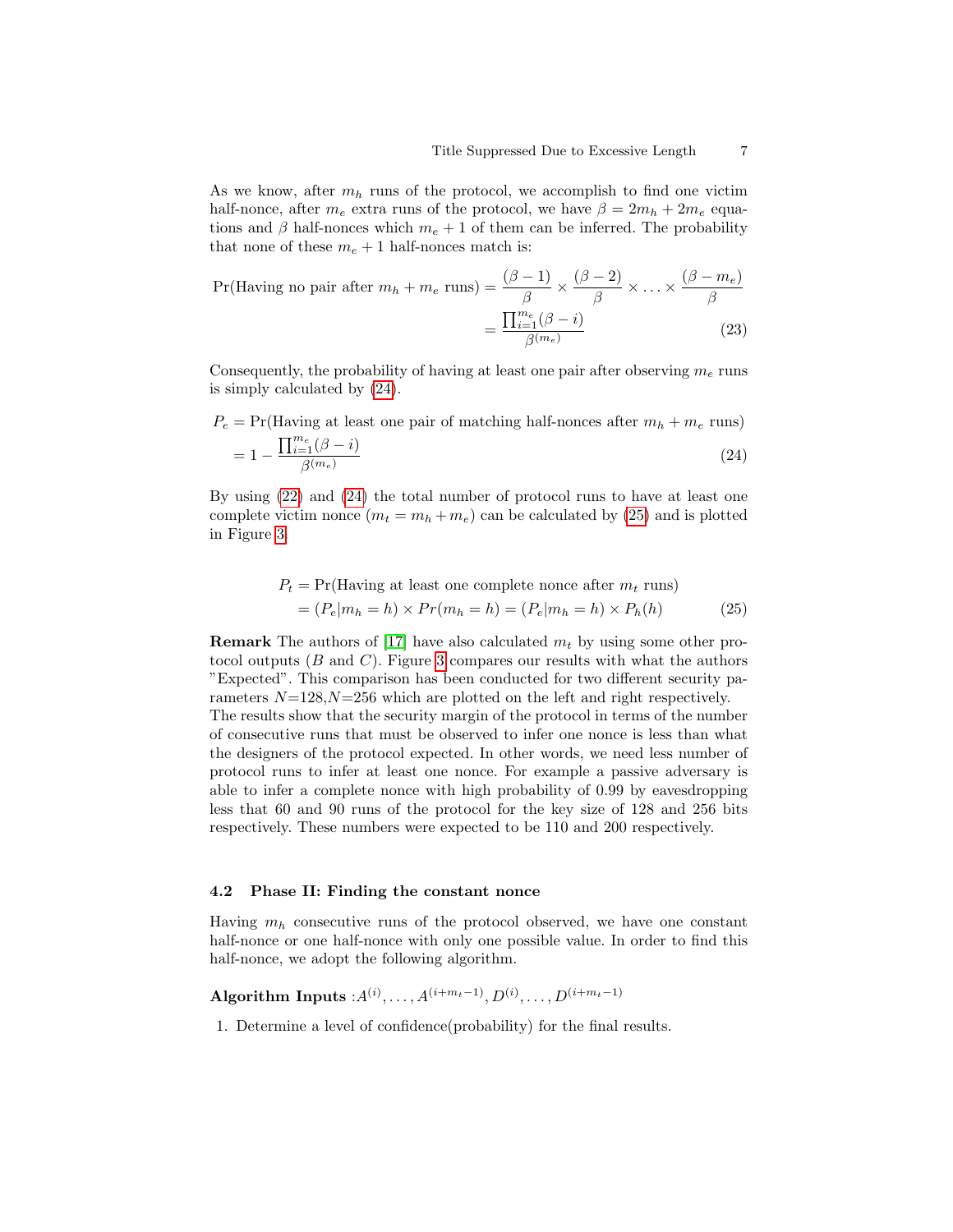

<span id="page-7-0"></span>Fig. 3. Comparison of expected security margin of the UCS-RFID protocol and our results in terms of the number of consecutive protocol runs an adversary must observe in order to infer at least one nonce.

- [2](#page-5-1). Find the  $m_h$ ,  $m_t$  related to the determined probability from Figures [1,](#page-2-0)2 respectively.
- 3. Calculate  $m_e = m_t m_h$
- 4. Choose two random numbers from  $\mathbb{Z}_{2^N}$  and assign them to  $L, k_a^{(i)}$  respectively.
- 5. Find  $2m$  nonces  $(n_l^{(i-1)})$  $\binom{(i-1)}{l}, \ldots, n \binom{(i+m_h-1)}{l}, n_r^{(i)}, \ldots, n_r^{(i+m_h-2)}$  as follows. – Find  $n_l^{(i-1)}$  $\ell_l^{(i-1)}$  from [\(15\)](#page-3-4) i.e.  $n_l^{(i-1)} \equiv A^{(i)} - k_a^{(i)} \mod 2^N$ .  $- \ \, \text{Find} \,\, n^{(i)} \,\, \text{from} \,\, (16) \,\, \text{i.e.} \,\, n^{(i)}_l = D^{(i)} \oplus (k^{(i)}_a \oplus L).$  $- \ \, \text{Find} \,\, n^{(i)} \,\, \text{from} \,\, (16) \,\, \text{i.e.} \,\, n^{(i)}_l = D^{(i)} \oplus (k^{(i)}_a \oplus L).$  $- \ \, \text{Find} \,\, n^{(i)} \,\, \text{from} \,\, (16) \,\, \text{i.e.} \,\, n^{(i)}_l = D^{(i)} \oplus (k^{(i)}_a \oplus L).$ 
	- Find  $n_r^{(i)}$  from [\(17\)](#page-3-4) i.e.  $n_r^{(i)} \equiv (A^{(i+1)} n_l^{(i)} \mod 2^N) \oplus k_a^{(i)}$ .
	- . . .

 $- \text{ Find } n_r^{(i+m_h-2)} \text{ from (19)}$  $- \text{ Find } n_r^{(i+m_h-2)} \text{ from (19)}$  $- \text{ Find } n_r^{(i+m_h-2)} \text{ from (19)}$ i.e.  $n_r^{(i+m_h-2)} \equiv (A^{(i+m_h-1)} - n_l^{(i+m_h-2)} \mod 2^N) \oplus$  $(k_a^{(i)} \bigoplus_{j=i}^{i+m_h-2} n_r^{(j)}).$ - Find  $n_l^{(i+m_h-1)}$  from [\(20\)](#page-3-4) i.e.  $n_l^{(i+m_h-1)} = D^{(i+m_h-1)} \oplus (k_a^{(i)} \oplus L) \bigoplus_{j=i}^{i+m_h-2} n_r^{(j)}$ .

- 6. Repeat 4 and 5 as many times as we observe that only one half-nonce keeps its value for all of the repetitions.
- 7. Save the constant(victim) half-nonce.
- 8. Observe another run of the protocol.
	- $A^{(i+m_h)} \equiv n_l^{(i+m_h-1)} + (k_a^{(i)} \bigoplus_{j=i}^{i+m_h-1} n_r^{(j)}) \mod 2^N$  $-D^{(i+m_h)} = n_l^{(i+m_h)} \oplus (k_a^{(i)} \oplus L \bigoplus_{j=i}^{i+m_h-1} n_r^{(j)}).$
- 9. Replace the equations corresponding to the found victim half-nonce with two newly observed equations in the equation set [\(15-20\)](#page-3-4).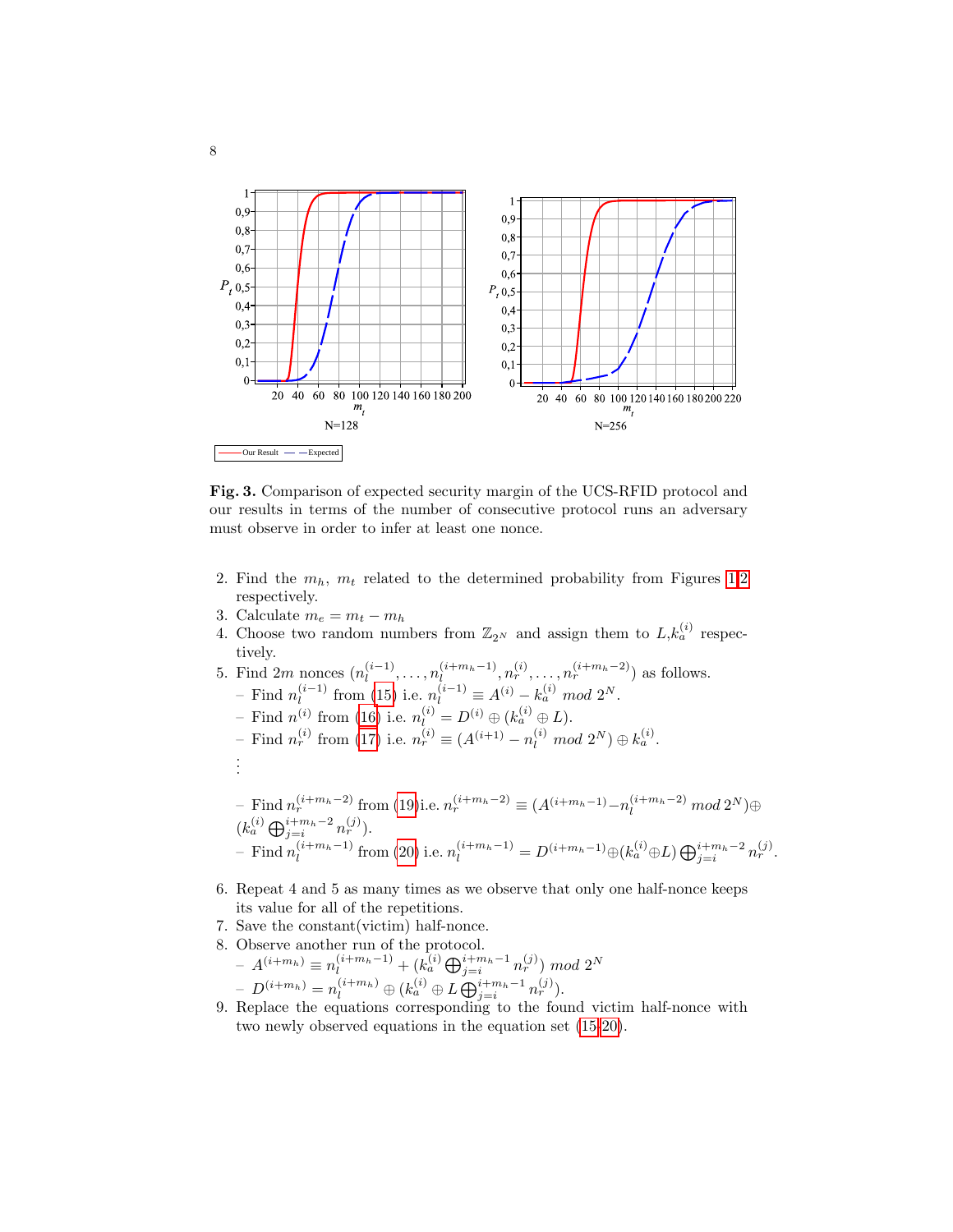- 10. Repeat  $4,5,6,7,8$  for  $m_e$  times.
- 11. Match two corresponding victim half-nonces(e.g.  $n_l^{(j)}$ )  $\binom{(j)}{l}, n_r^{(j)}$ ).
- 12. Output the victim nonce  $(n^{(j)} = n_j^{(j)})$  $\|n_r^{(j)}\|$ [n<sup>(j)</sup>].

#### <span id="page-8-5"></span>4.3 Phase III: Key Recovery

In the previous two phases of our attack, we accomplished to find a complete victim nonce  $n^{(j)}$ , with a certain probability, by observing  $m_t$  consecutive runs of the protocol. Now, we present how an adversary is able to recover all five secret keys of the protocol. To find  $k_a^{(j)}$ ,  $k_b^{(j)}$ ,  $k_c^{(j)}$  and  $k_d^{(j)}$  $d^{(J)}$ , we should follow[\(26-29\)](#page-8-0).

$$
k_a^{(j)} \equiv (A^{(j+1)} - n_l^{(j)}) \oplus n_r^{(j)} \mod 2^N
$$
 (26)

<span id="page-8-0"></span>
$$
k_b^{(j)} \equiv B^{(j)} - n^{(j)} \mod p \tag{27}
$$

$$
k_c^{(j)} \equiv \left(\frac{1}{n^{(j)}} \bmod p\right) \times C^{(j)} \bmod p \tag{28}
$$

$$
k_d^{(j)} = n_l^{(j)} \oplus D^{(j)} \tag{29}
$$

To recover  $k_u^{(j)}$ , we need to find the nonce in the next run  $(n^{(j+1)})$ , thus we should calculate the updated keys for the  $(j+1)^{th}$  run using [\(7\)](#page-3-1) and [\(10\)](#page-3-1).

$$
k_a^{(j+1)} = k_a^{(j)} \oplus n_r^{(j)} \tag{30}
$$

<span id="page-8-1"></span>
$$
k_d^{(j+1)} = k_d^{(j)} \oplus n_r^{(j)} \tag{31}
$$

Then we have:

$$
n_l^{(j+1)} = D^{(j+1)} \oplus k_d^{(j+1)} \tag{32}
$$

<span id="page-8-2"></span>
$$
k_a^{(j+2)} = A^{(j+2)} \oplus n_l^{(j+1)} \tag{33}
$$

Using  $(30)$  and  $(33)$ , we can write:

<span id="page-8-3"></span>
$$
n_r^{(j+1)} = k_a^{(j+2)} \oplus k_a^{(j+1)} \tag{34}
$$

Finally, by using  $(27),(32)$  $(27),(32)$  $(27),(32)$  and, $(34)$  we can find  $k_u^{(j)}$ .

<span id="page-8-4"></span>
$$
k_u^{(j)} \equiv B^{(j+1)} - n^{(j+1)} - (k_b^{(j)} \oplus n^{(j+1)}) \mod p \tag{35}
$$

The procedure above provides us with our objective to recover all of the secret keys with a certain probability( $P_t$ ). This probability can be increased by paying the price of having more protocol run outputs available.

Furthermore, as it can be seen from the [\(32\)](#page-8-2) and [\(34\)](#page-8-3), next nonce is also achievable. This implies that the secret keys of the next run can also be calculated by using [\(26](#page-8-0)[-35\)](#page-8-4) for the next run. This is an ongoing procedure which yields the keys of any arbitrary run of the protocol(r) which  $r > j$ . Being able to generate the future secret keys, an adversary is capable of either impersonating both the reader and the tag or tracing the tag.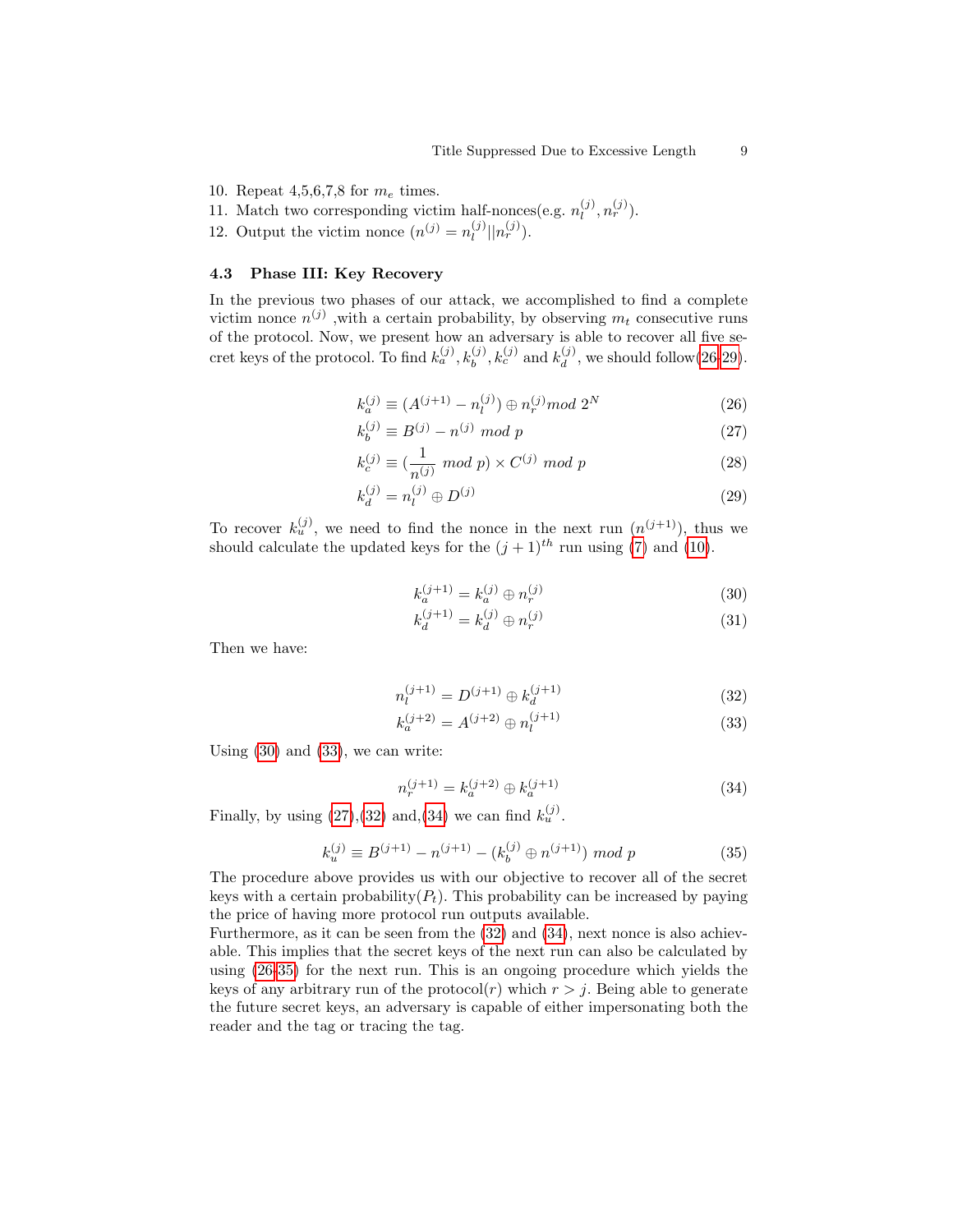## <span id="page-9-0"></span>5 On the Traceability of the UCS-RFID

In the previous section, we presented a probabilistic key recovery attack against the UCS-RFID protocol. We mentioned that according to Figure [3,](#page-7-0) we need to have about 90 runs of the protocol to be almost sure that our found keys are correct. But with less number of protocol run outputs, we still can apply an attack against the traceability of the protocol. In this section, we formally investigate the untraceability of the UCS-RFID based on the formal description in [\[12\]](#page-11-14).

## 5.1 Adversarial Model

According to [\[12\]](#page-11-14), the means that are accessible to an attacker are the following: We denote a tag and a reader in  $i^{th}$  run of the protocol by  $\mathcal{T}_i$  and  $\mathcal{R}_i$ , respectively.

- Query( $\mathcal{T}_i$ ,  $m_1$ ,  $m_3$ ): This query models the attacker  $\mathcal{A}$  sending a message  $m_1$ to the tag and sending the  $m_3$  after receiving the response.
- Send $(\mathcal{R}_i, m_2)$ : This query models the attacker A sending a message  $m_2$  to the Reader and being acknowledged.
- $-$  Execute $(\mathcal{T}_i,\mathcal{R}_i)$ : This query models the attacker  $\mathcal{A}$  executing a run of protocol between the Tag and Reader to obtain the exchanged messages.
- Reveal $(\mathcal{T}_i)$ : This query models the attacker A obtaining the information on the Tag's memory.

A Passive Adversary,  $A_{\mathcal{P}}$ , is capable of eavesdropping all communications between a tag and a reader and accesses only to the  $\mathsf{Execute}(\mathcal{T}_i, \mathcal{R}_i)$ : .

#### 5.2 Attacking Untraceability

The result of application of an oracle for a passive attack  $\mathcal{O}_{\mathcal{P}} \subseteq \{Execute(.)\}$  on a tag T in the run i is denoted by  $w_i(T)$ . Thus, a set of I protocol run outputs,  $\Omega_I(T)$ , is:

 $\Omega_I(T) = \{w_i(T)|i \in I\}$ ;  $I \subseteq N$ ;(N denotes the total set of protocol runs).

The formal description of attacking scenario against untraceability of a protocol is as following:

1.  $A_{\mathcal{P}}$  requests the *Challenger* to give her a target T.

- 2.  $\mathcal{A}_{\mathcal{P}}$  chooses I and calls  $Oracle(T, I, \mathcal{O}_{\mathcal{P}})$  where  $|I| \leq l_{ref}$  receives  $\Omega_I(T)$ .
- 3.  $A_{\mathcal{P}}$  requests the *Challenger* thus receiving her challenge  $T_1, T_2, I_1$  and  $I_2$
- 4.  $\mathcal{A}_{\mathcal{P}}$  calls  $Oracle(T_1, I_1, \mathcal{O}_{\mathcal{P}}), Oracle(T_2, I_2, \mathcal{O}_{\mathcal{P}})$  then receives  $\Omega_{I_1}(T_1), \Omega_{I_2}(T_2)$ .
- 5.  $A_{\mathcal{P}}$  decides which of  $T_1$  or  $T_2$  is  $T$ , then outputs her guess  $T'$ .

For a security parameter,k, if  $Adv_{\mathcal{A}P}^{UNT}(k) = 2Pr(T = T) - 1 > \epsilon$  then we can say that the protocol is traceable.

For UCS-RFID case, as Figure [3](#page-7-0) implies, an adversary  $\mathcal{A}_{\mathcal{P}}$  needs only to access to about 40 and 65 consecutive runs of the protocol to be able to determine  $n^{(j)}$ with a probability of more than 0.5 (e.g. 0.6) for  $k = 128$  and 256 respectively and

10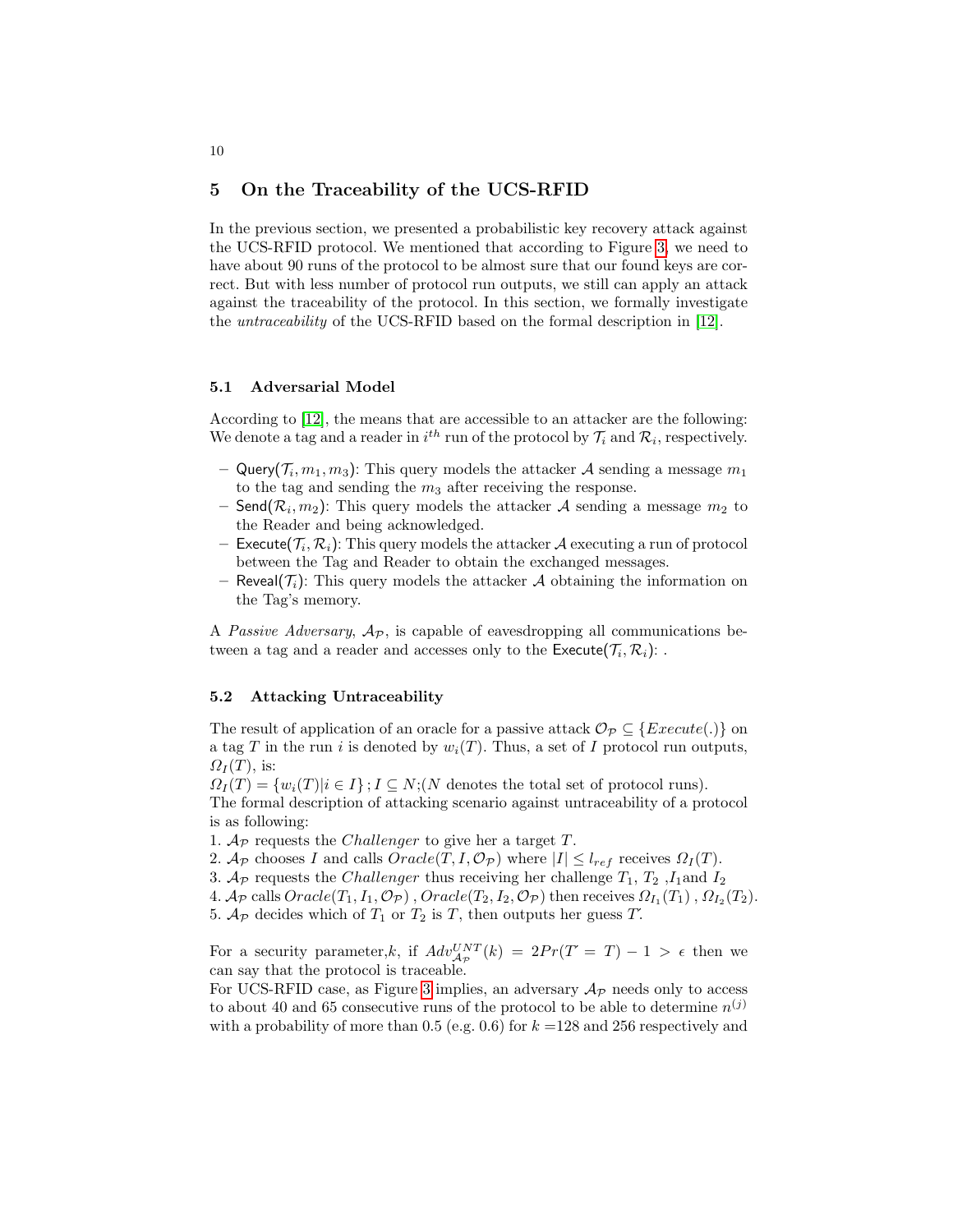then according to section [4.3,](#page-8-5) she will be able to recover the keys of subsequent runs. After, key recovery, the adversary can easily distinguish a target tag with any other challenge tag given by the challenger. So we have:  $\forall l_{ref} \geq 40, \, Adv_{\mathcal{A}_{\mathcal{P}}}^{UNT}(128) = 2Pr(T = T) - 1 = 0.1 > \epsilon.$ 

 $\forall l_{ref} \geq 65, Adv_{A_{\mathcal{P}}}^{UNT}(256) = 2Pr(T = T) - 1 = 0.1 > \epsilon.$ 

# <span id="page-10-5"></span>6 Conclusions

The design of suitable lightweight security protocols for low-cost RFID tags is still a big challenge due to their severe constraints. Despite of interesting proposals in the literature, this field still lacks a concrete solution.

Recently, Alomair et al have proposed the first authentication protocol based on the notion of unconditional security. Regardless of some inefficiencies in UCS-RFID authentication protocol, such as: large key sizes, using modular multiplication ,etc ,which makes this protocol an unsuitable nominate for low-cost RFID tag deployment, we presented a passive attack which showed that even the security margin which was expected to be yielded by UCS-RFID has also been overestimated.

In our attack, we showed that a passive adversary is able to achieve the all secret keys of the system with a high probability of 0.99 by eavesdropping less that 60 and 90 runs of the protocol for the key size of 128 and 256 bits respectively. Tracing the tag in the protocol is also feasible even by less number of runs of the protocol (e.g. 40, 65).

Our results suggest a major rethink in the design of the authentication protocols for RFID systems based on unconditional security notion. Drastic changes are necessary to fulfil both technological constraints and security concerns in RFID systems.

## References

- <span id="page-10-0"></span>1. N.J. Hopper and M. Blum. : Secure Human Identifcation Protocols , in C. Boyd (ed.) Advances in Cryptology - ASIACRYPT 2001, Volume 2248, Lecture Notes in Computer Science, pp. 52-66, Springer-Verlag, (2001).
- <span id="page-10-1"></span>2. J. Bringer, H. Chabanne, and E. Dottax.: HB++: a Lightweight Authentication Protocol Secure Against Some Attacks, IEEE International Conference on Pervasive Services, Workshop on Security, Privacy and Trust in Pervasive and Ubiquitous Computing SecPerU, (2006).
- <span id="page-10-2"></span>3. Julien Bringer and Herve Chabanne.: Trusted-HB: a low-cost version of HB+ secure against man-in-the-middle attacks. CoRR, abs/0802.0603, (2008).
- <span id="page-10-3"></span>4. Julien Bringer, Herve Chabanne, and Emmanuelle Dottax.: HB++: a lightweight authentication protocol secure against some attacks, In Second International Workshop on Security, Privacy and Trust in Pervasive and Ubiquitous Computing (SecPerU 2006), pages 28-33. IEEE Computer Society, (2006).
- <span id="page-10-4"></span>5. Dang Nguyen Duc and Kwangjo Kim.: Securing HB+ against GRS man-in-themiddle attack, In Institute of Electronics, Information and Communication Engineers, Symposium on Cryptography and Information Security, Jan. 23-26, 2007, Sasebo, Japan, page 123, (2007).